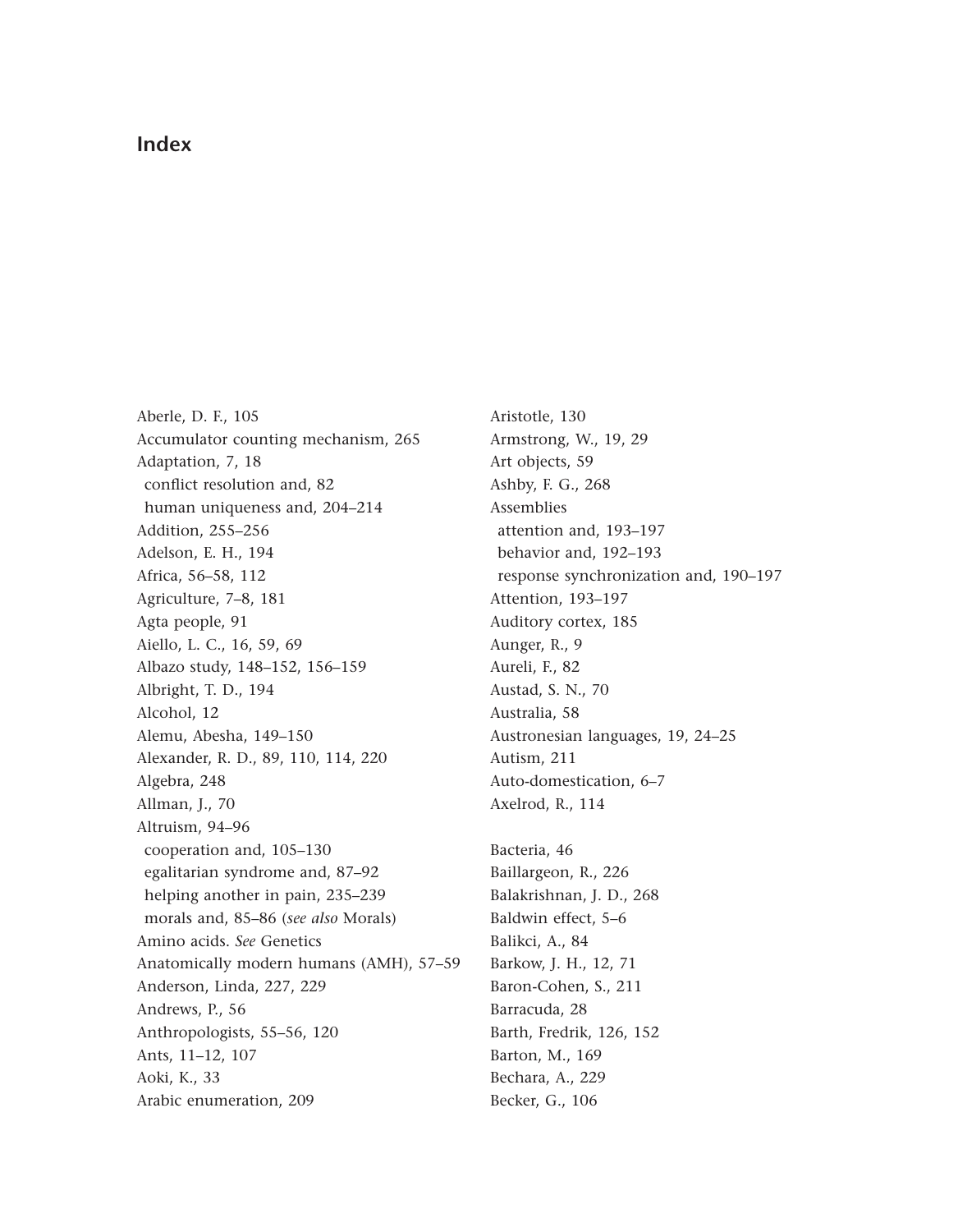Bees, 107 Behavior, xi–xii, xvi affiliative, 204 alcohol and, 12 assemblies and, 192–193 Baldwin effect and, 5–6 cheaters and, 36, 85, 90–91, 114, 177 cognitive causal chains (CCCs) and, 152–164 (*see also* Cognition) cooperative, 105–130, 235–241 dialects and, 177–178 dominance and, 204 egalitarian syndrome and, 86–92 functionalism and, 105–106 helping another in pain, 235–239 infantile processing and, 209–214 inhibitions and, 11–12, 221–225, 241–242 metarepresentations and, 183–190 morals and, 11, 82–96, 219–245 (*see also* Morals) mystical rituals and, 148–152, 156–159 natural selection and, 79–103 (*see also* Natural selection) numerosity and, 247–271 passion and, 221–225 political, 81–96 preconditional patterns and, 60–66 perseveration and, 225–234 primates and, 79–80 reciprocity and, 114–117, 120–125 response synchronization and, 192–193 sanctioning of, 83–86, 94–97 selfish, 7, 45–51, 82–97, 105–130, 135–137 sociobiology and, 107–109 tradition and, 55, 276–277 Beise, J., 7 Berger, Michelle, 241 Berlin, B., 13–15 Bernstein, Leonard, 143 Berntson, G. G., 255 Beynon, A. D., 62 "Big Mistake" hypothesis, 110–111 Binary systems, 252

Binmore, K. G., 114, 116–117 Binocular rivalry, 193–197 Bipedal gait, 181 Birds, 10, 251, 256–257 Bismark Islands, 24, 26 Blade technology, 57 Blakemore, S., 176 Blurton-Jones, N., 90, 241 Boehm, Christopher, 6, 11, 35, 79–103, 279 Boesch, C., 206 Borges, Jorge Luis, 141 Bougainville Islands, 24 Bowles, S., 89, 91–92 Boyd, Robert, 3, 6, 35, 176, 279 on cooperation, 105–132 on evolutionary quantum leaps, 54 on natural selection, 79, 84, 92, 94 Boysen, S. T., 230, 232, 255 Brain. *See also* Cognition ancestral comparisons and, 182 assembly coding and, 190–197 binocular rivalry and, 193–197 conscience and, 85 cortex, 11, 169–172, 185–187, 193–197 Decade of the Brain and, 203 encephalization quotient and, 62, 64 fossil studies and, 181 human/primate gulf and, 181–182 infant abilities and, 182 inhibitory response and, 221–225, 241–242 (*see also* Morals) language and, 11, 13–16 (*see also* Language) mathematics and, 251–255 (*see also* Mathematics) memory and, 193–197, 252–253 modular specificity and, 12 motor skills and, 9–10, 15, 182–183, 190–197 natural selection and, 11 neural substrates and, 169–178 preconditional patterns and, 60–66 predisposition and, 15–16 primary visual area and, 170–172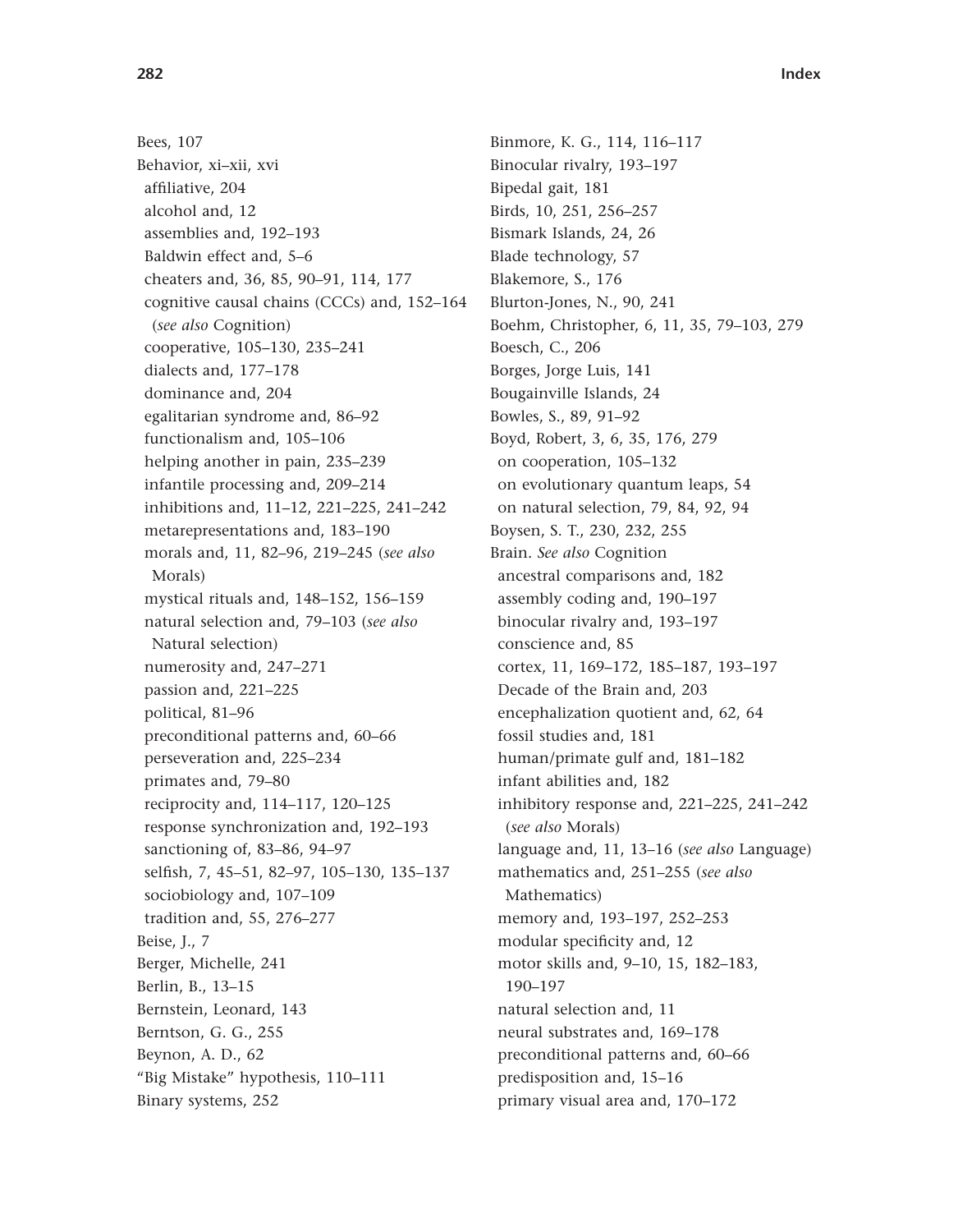as repository, 12 representational structure and, 187–190 size and, 11–12, 16, 53–54, 61–62, 70, 169–172 storage and, 184 symbolic thought and, 55, 57 theory of mind and, 11, 34, 172–178 Brannon, E. M., 256, 258 Bride price, 118 Bromage, T. G., 62 Brooks, A. S., 57, 69 Brown, P., 9, 12, 211 Buka, 24 Bunn, H. T., 71 Burial, 59 Byrne, R., 71, 174, 204 Call, J., 204, 206, 214 Campbell, Donald T., 79, 85, 92–93, 95 Cannibalism, 29 Carey, Susan, 225, 229, 266, 268, 270 Carpenter, M., 210 Carroll, R. L., 49 Cartesian coordinate system, 209 Case systems, 26–27 Cashdan, E. A., 79, 81 Castelo-Branco, M., 192, 194 Catania, A. C., 258 Caterpillars, 31–32 Causality, 147 cognitive causal chains (CCCs) and, 152–164 cultural cognitive causal chains (CCCCs) and, 157–161, 163 mystic rituals and, 148–152, 156–159 Cavalli-Sforza, L. L., 2–3, 54, 79, 123, 136, 147 Changeaux, J.-P., 11 Cheaters, 36, 85, 90–91, 114, 177 Cheney, D. L., 114 Children. *See* Humans China, 17 Chloroplasts, 5 Chomsky, N., 13, 220

Church, Russ, 235–236, 252–254, 256 Cladistic character, 24–25 Clothing, 5–6, 13, 34 Clutton-Brock, T. H., 62 Coevolution, 13–15 Cognition, 12–16 assembly coding and, 190–197 attention and, 193–197 binding mechanism and, 184 binocular rivalry and, 193–197 biological adaptation and, 204–214 cognitive causal chains (CCCs) and, 152–164 computation and, 184–185 cortical processing and, 185–187 cultural cognitive causal chains (CCCCs) and, 157–161, 163 cultural triggers and, 182–183 effector systems and, 184–185 human uniqueness and, 203–217 imagination and, 183 infants and, 14–15, 175–176, 209–214 invisible displacement task and, 226–228 learning and, 54 metarepresentations and, 183–190 modality and, 184–185 morals and, 219–245 (*see also* Morals) motor skills and, 9–10, 15, 182–183, 190–197 neural substrates and, 169–178 numerosity and, 247–271 (*see also* Mathematics) preconditional patterns and, 60–66 perseveration and, 225–234 representational structure and, 187–190 response synchronization and, 190–197 social complexity and, 204 spike timing and, 192 symbolic thought and, 55, 57 theory of mind and, 11, 34, 172–178 wild child and, 203–204 Colby, A., 230 Coleman, J., 106 Color, 13–15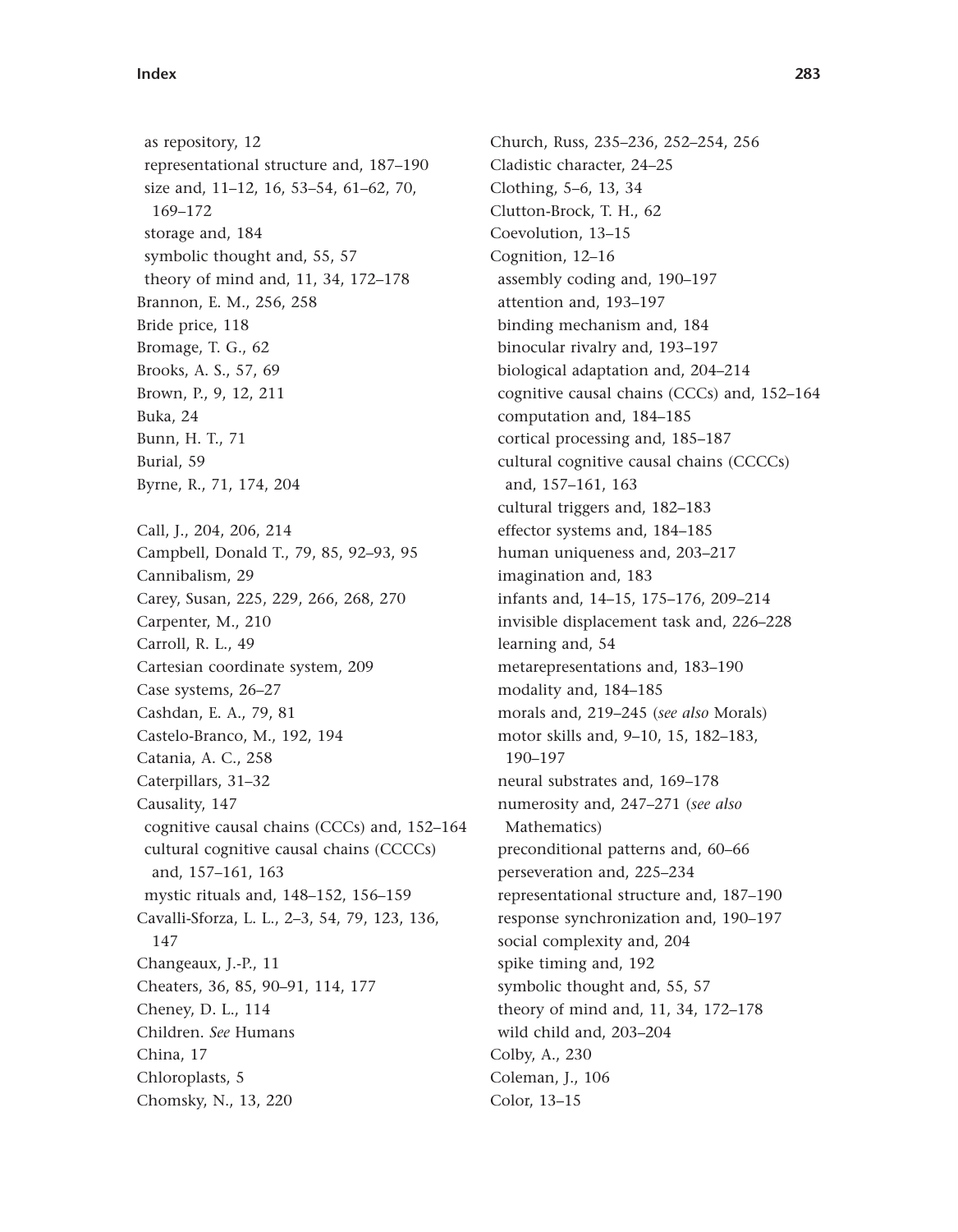Combes, Claude, 4–5, 45–52, 279 Competition, 93–94 Complexity, 2, 17, 20–22 language and, 204–214 learning and, 54 social, 54–55 Conflict resolution, 82 Conscience, 85 Cook, James, 32 Cooperation, 130 biased cultural transmission and, 118–119 "Big Mistake" hypothesis and, 110–111 extinction rates and, 125–129 functionalism and, 105–106 group selection and, 117–129 "Heart on Your Sleeve" hypothesis and, 109–110 kinship and, 107–108 lack of consensus on, 105–117 manipulation hypotheses and, 112–114 migration and, 119 morals and, 114–117, 120–125, 235–241 punishment and, 114–117, 120–122 rates of change and, 127–129 sociobiology and, 107–109 symbolic boundaries and, 128–129 variation and, 122–125 Cordes, Sara, 11, 247–274, 279 Cords, M., 82 Cortex auditory, 185 binocular rivalry and, 193–197 brain size and, 169–172 primary visual area and, 170–172 processing mechanisms of, 185–187 visual, 185, 193–197 Cosmides, L., 110, 177 Couvet, D., 46 Cree people, 92 Crimes, 85 Culture, xii–xiii acultural issues and, 53–54 biased transmission and, 118–119

brain and, 11–12, 181–201 (*see also* Brain) burial, 59 cheaters and, 36, 85, 90–91, 114, 177 chimpanzee tyranny and, 53–54 cladistic character and, 24–25 cognitive causal chains (CCCs) and, 152–164 (*see also* Cognition) complexity and, 2, 17 conflict resolution and, 82 conscience and, 85 crimes and, 85 cumulative nature and, 18, 27–29 Darwinism and, 133–137 defining, 10, 54 design and, 20–22 diffusion and, 17, 25–27 drift and, 119, 123–124 egalitarian syndrome and, 86–92 ethnicity and, 69 family and, 86–92 feedback and, 2–7, 30–33 functionless elements and, 29–30 group selection and, 30–33 helping another in pain, 235–239 histories and, 206–209 horizontal transmission and, 17, 25–27 human diversity and, 60–61 human uniqueness and, 203–217 kinship system and, 6, 21–23, 35, 105–130 lack of animal, 275–278 language and, 11–15 (*see also* Language) learning and, 54 lifespan effects and, 70–72 mathematics and, 247–274 (*see also* Mathematics) memes and, 8–9 migration and, 119 morals and, 82–96, 219–245 (*see also* Morals) multiplicity and, 17, 22–24 mutualism and, 45–51 naturalistic approach to, 147–165 natural selection and, 5, 79–103 preconditional patterns and, 60–66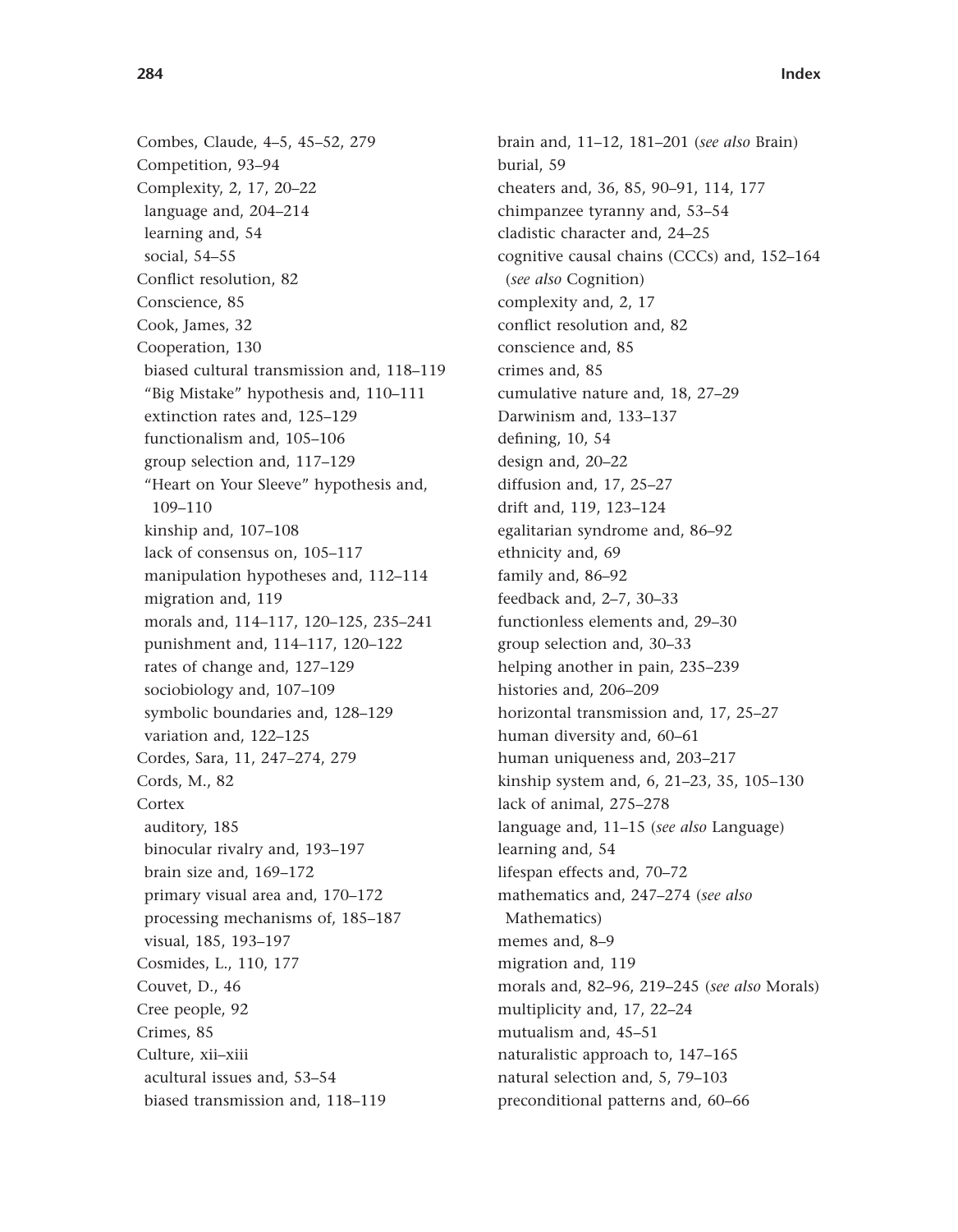predisposition and, 15–16 properties of, 17–33 punishment and, 114–117, 120–122 purpose of, 2–16 ratchet, 2, 10, 34–35, 205–206, 209 rates of change and, 127–129 reductionism and, 13–15 religion and, 13, 31, 110, 122–123, 134, 147–152, 156–159, 173, 276 replicators and, 137–143 Rossel Island and, 18–33, 37nn11,12 selective conditions for, 69–72 sorcery and, 29–30 speculation and, 1 system complexity and, 20–22 tools and, 26–27 (*see also* Tools) tradition and, 55 triggers of, 182–183 twin-track theories and, 2–10 variation and, 12–13, 22–24, 54 vertical transmission and, 17, 24–25 wares of, 133–134 weaning and, 7–8 Culturgen, 36n3 Cyclones, 30–32 Damasio, H., 220, 229 Damerow, P., 209 Danzig, T., 206, 209 Darwinism, xiv, 3, 6–7, 18, 34, 94 brain and, 11–12 descent with modification, 17 genetics and, 133–143 model analysis of, 133–137 morals and, 220, 241–242 replicators and, 137–143 selfishness and, 135–137 theory of mind and, 176 Das, A., 193 *David Copperfield* (Dickens), 219–221, 234–235, 239, 242 Davidson, I., 57 Davis, A. K., 258

Dawkins, R., 3, 7–8, 48, 137–139, 147, 235 Deacon, T., 5–6, 12, 57, 69, 87 Dean, M. C., 62 Decade of the Brain, 203 Decimal system, 25 Dehaene, S., 251 Dennett, Daniel, 2, 7–8, 16, 133–145, 279 Deoxyribonucleic acid (DNA) memes and, 8–9 mutualism and, 48–49 replicators and, 137–143 Descartes, Rene, 209 Kuhnian error and, 229–234 perseveration, 225, 229–234 Descent with modification, 3 Design, 18 brain and, 11 complexity and, 2, 17, 20–22 feedback and, 2–7 hand and, 5, 11, 36n5 twin-track theories and, 2–4 Developmentalism, 221 de Waal, Frans B. M., 82–83, 220, 235, 241 Diabetes, 8 Dialects, 177–178 Diamond, A., 8, 19, 29, 221, 223 Dias, R., 234 Dickens, Charles, 219–221, 234–235, 239, 242 Diesman, M., 192 Di Fiore, A., 70 Dinka people, 117–118, 128 Dion, D., 114 Disease, 8, 19, 30, 211 Division, 257–258 Dobzhanzy, Theodore, 2 Dolphins, 276 Dorzé people, 148–149, 160–161 Dunbar, R. I. M., 10–12, 15, 279 on cognition, 169–179 on cooperation, 114 on cultural emergence, 59, 69, 71 on natural selection, 83, 89 Durham, W., 3, 7–8, 30, 79, 96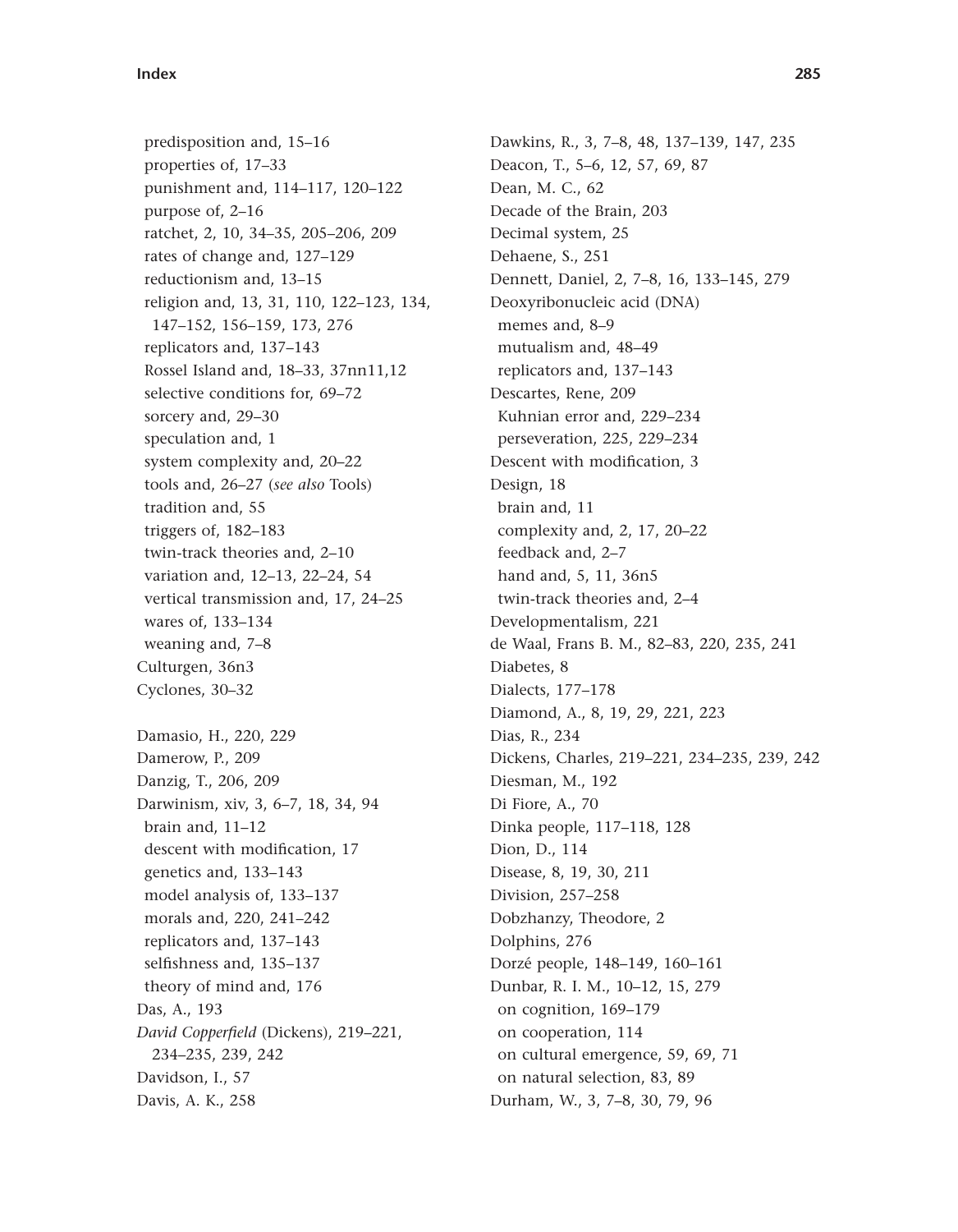Durkheim, E., 94 Dyson-Hudson, R., 79 Economics, 105, 133–134, 147, 241 Edelman, G., 11 Effector systems, 184–185 Egalitarian syndrome, 86–92 Egypt, 17 Elman, J., 16 Ember, C., 79, 93 Encephalization quotient (EQ), 62, 64 Engel, A. K., 192, 197 Enquist, M., 177 Equivalence, 254, 266–268 Erdal, D., 81, 90 Estioko-Griffin, A., 91 Ethiopia, 161 Albazo study and, 148–152, 156–159 Ethnicity, 69, 128–129 Ethology, xi Eukaryotic cells, 5, 49–51 Eurasia, 57 Eusocial societies, 107 Evans-Pritchard, E. E., 148 Eves, H., 209 Evolution, xii auto-domestication and, 6–7 Baldwin effect and, 5–6 bipedal gait and, 181 cooperation and, 105–130 culture and, 53–77 (*see also* Culture) as economic model, 133–134 feedback and, 2–7, 30–33 God and, 133 group selection and, 6 (*see also* Group selection) Holocene era, 69 language and, 181 (*see also* Language) Mesolithic era, 93 mutualism and, 45–51 naturalistic approach to, 147–165 natural selection and, 5 (*see also* Natural selection)

Paleolithic era, 56–66 parasitism and, 45–48 Pleistocene era, 69–70, 92 predisposition and, 15–16 punctuated equilibrium and, 4–5 quantum leaps in, 45–52, 64 recent human origins and, 56–60 replicators and, 3 selfish gene and, 7 semantic norms and, 133–144 sexuality and, 6 theory of mind and, 11, 34, 174–178 twin-track theories and, 2–10 Evolutionarily stable strategy (ESS), 177 Extinction, 125–129 Family, xiv–xv. *See also* Group selection egalitarian syndrome and, 86–92 frequency-dependent bias and, 124–125 Feedback, 18, 30–31 Baldwin effect and, 5–6 challenges to, 4–10 group selection and, 6 kin selection and, 6 mechanisms for, 2–7 natural selection and, 5 Rossel Island and, 32–33 sexuality and, 6 twin-track theories and, 2–10 weaning and, 7–8 Feldman, M. W., 2–3, 33, 50, 136, 147 on cooperation, 123 on cultural emergence, 54 on natural selection, 79 Fischer, K. E., 70 Fish, 27–28, 31, 48 Flanagan, J. G., 81 Foley, Robert A., 5, 11, 279 on cognition, 206 on cultural emergence, 53–77 on morals, 237 on natural selection, 79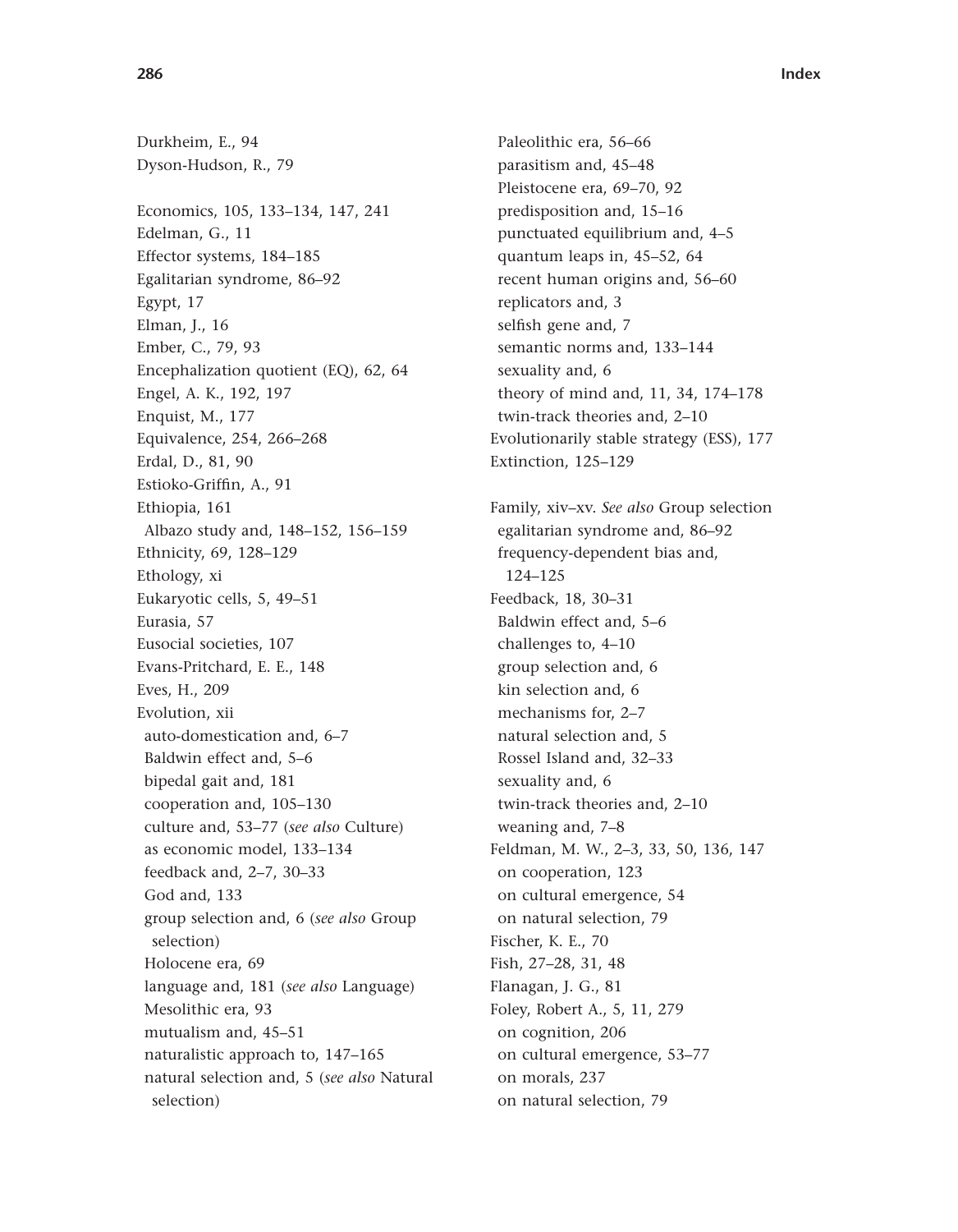Food cooperative behavior and, 239–241 experimentation dangers and, 27–29 invisible displacement tasks and, 226–230 numerosity and, 251–252 poisons and, 27–29 perseveration behavior and, 226–234 sago, 31 weaning and, 7–8 Fore people, 30 Fossey, D., 79, 82 Fossil record, 56, 181 Fox, R., 10, 81 Fractions, 248 Frank, Robert, 109–110 Free riders, 90–91 Freiwald, W. A., 192 Fried, M. H., 81 Fries, P., 193 Fujita, K., 230, 232 Functionalism, 105–106 Furer-Haimendorf, C. von, 82 Gainer, P., 236 Gallistel, Randy, 11, 247–274, 279 Gall wasp, 4 Gardner, P., 81 Gazzaniga, M. S., 214 Gelade, G., 193 Gelman, Rochel, 11, 247–274, 279 Gender issues, 82, 277 alpha males and, 84 bride price and, 118 egalitarian syndrome and, 86–92 gathering and, 113 hunting and, 91–92, 113 marriage and, 111 weapons and, 86 Genetics, 8–9, 13, 33–34, 45 amino acids and, 139–143 cultural replicators and, 137–143 Darwinism and, 133–137 egalitarian syndrome and, 86–92

eukaryotic cells and, 49–51 morals and, 86 mutualism and, 45–51 recent human origins and, 56–58 Gibbon, J., 251–253, 256–258 Gieberman, 85 Gilbert, C. D., 193 Gintis, H., 109 God, 133, 140 Goldman-Rakic, P. S., 185, 221 Goldstein, D. B., 56 Gollub, L. R., 258 *Gomé*, 148–152, 156–160 Goodall, Jane, 79, 82, 205 Goody, J., 27, 95 Gopnik, M., 225, 229 Gorokan languages, 21, 24 Gould, Stephen J., 7, 34, 49 Grammar, 207 Gray, C. M., 187, 191–193, 197 Great Plains of North America, 127–128 Greeks, 248–249 Group selection, 6, 18, 30–33 biased cultural transmission and, 118–119 brain size and, 169–170 cheaters and, 36, 85, 90–91, 114, 177 cooperation and, 117–129 dialects and, 177–178 direct competition and, 93–94 egalitarian syndrome and, 86–92 extinction rates and, 125–129 migration and, 119 model plausibility and, 125–126 morals and, 82–96, 120–122 problems with, 118–120 punishment and, 114–117, 120–122 rates of change and, 127–129 reciprocity and, 114–117, 120–122 symbolic boundaries and, 128–129 variance in, 89–90, 122–125 warfare and, 93 Gumperz, J., 214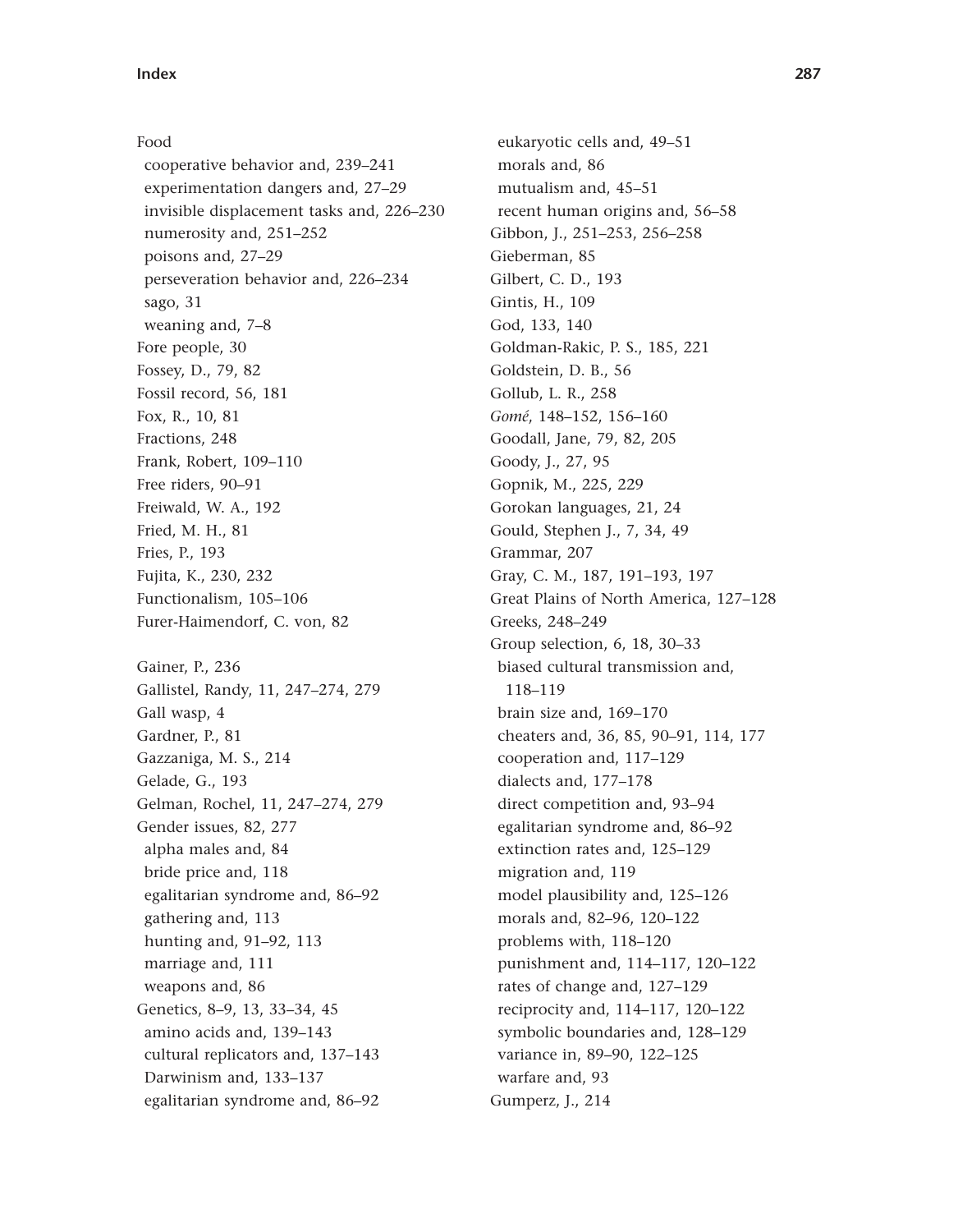Hallpike, C. R., 129 Hamilton, W. D., 235 on cooperation, 106–107, 110, 114, 129–130 on natural selection, 90 Hammer, M. F., 56 Hands, 5, 11, 36n5 Hardin, C. L., 13–15 Harpending, H., 56, 112 Harper, D. G. C., 258 Hartnett, P., 270 Harvey, P. H., 62 Hauser, Marc D., 10–12, 14, 279 on animal culture, 275–278 on cultural emergence, 53 on morals, 219–245 on real numbers, 266 Hawkes, K., 70 "Heart on Your Sleeve" hypothesis, 109–110 Hebb, D. O., 190 Heine, B., 206 Henshilwood, C., 57 Herculano-Houzel, S., 193 Hewlett, B. S., 92 Heyman, G. M., 257 Hierarchies, 81 Hirshleifer, R., 116 Hobson, P., 211 Hoebel, E. A., 85 Holloway, R. L., 61 Holocene era, 69 *Homo erectus*, 60, 62 *Homo ergaster*, 62, 67 *Homo heidelbergensis*, 60, 62, 66–67 *Homo helmei*, 67, 69 *Homo sapiens sapiens*, 181, 184 Hood, B. M., 226–228 Hopper, P., 207 Horizontal transmission, 17, 25–27 Howieson's Poort, 57 Hublin, J. J., 59 Humans adaptive abilities of, 204–214 anatomically modern, 57–59

auto-domestication and, 6–7 Baldwin effect and, 5–6 cannibalism and, 29 clothing and, 13, 34–35 conscience and, 85 cooperation and, 105–132 diversity of, 60–61 effort diminution and, 135–136 egalitarian syndrome and, 86–92 hand and, 5, 11, 36n5 hierarchies and, 81 infantile processing and, 14–15, 175–176, 209–214 invisible displacement task and, 226–228 language and, 13–20 (*see also* Language) lifespan effects and, 70–72 mathematics and, 208–209, 247–271 mental capacities of, 173–174 morals and, 82–96 (*see also* Morals) Neanderthals and, 6, 10, 58–66, 73 noverbal counting and, 260–270 ontogeny and, 209–215 political behavior and, 81–96 perseveration behavior and, 225–234 recent origins of, 56–60 Rossel Island people, 14–33, 37nn11,12 sanctioned behavior and, 82–86, 94–97 symbolic thought and, 55, 57 theory of mind and, 11, 34, 172–178 uniqueness of, 203–217 weaning and, 7–8 Humphrey, N. K., 6, 204 Hunter-gatherers, 113 brain size and, 169–170 cheaters and, 85, 90–91 egalitarian syndrome and, 86–92 morals and, 82–96 sanctioned behavior and, 82–86, 94–97 warfare and, 93 weapons and, 86 Hurst, L. D., 46 Huxley, Thomas H., 31, 45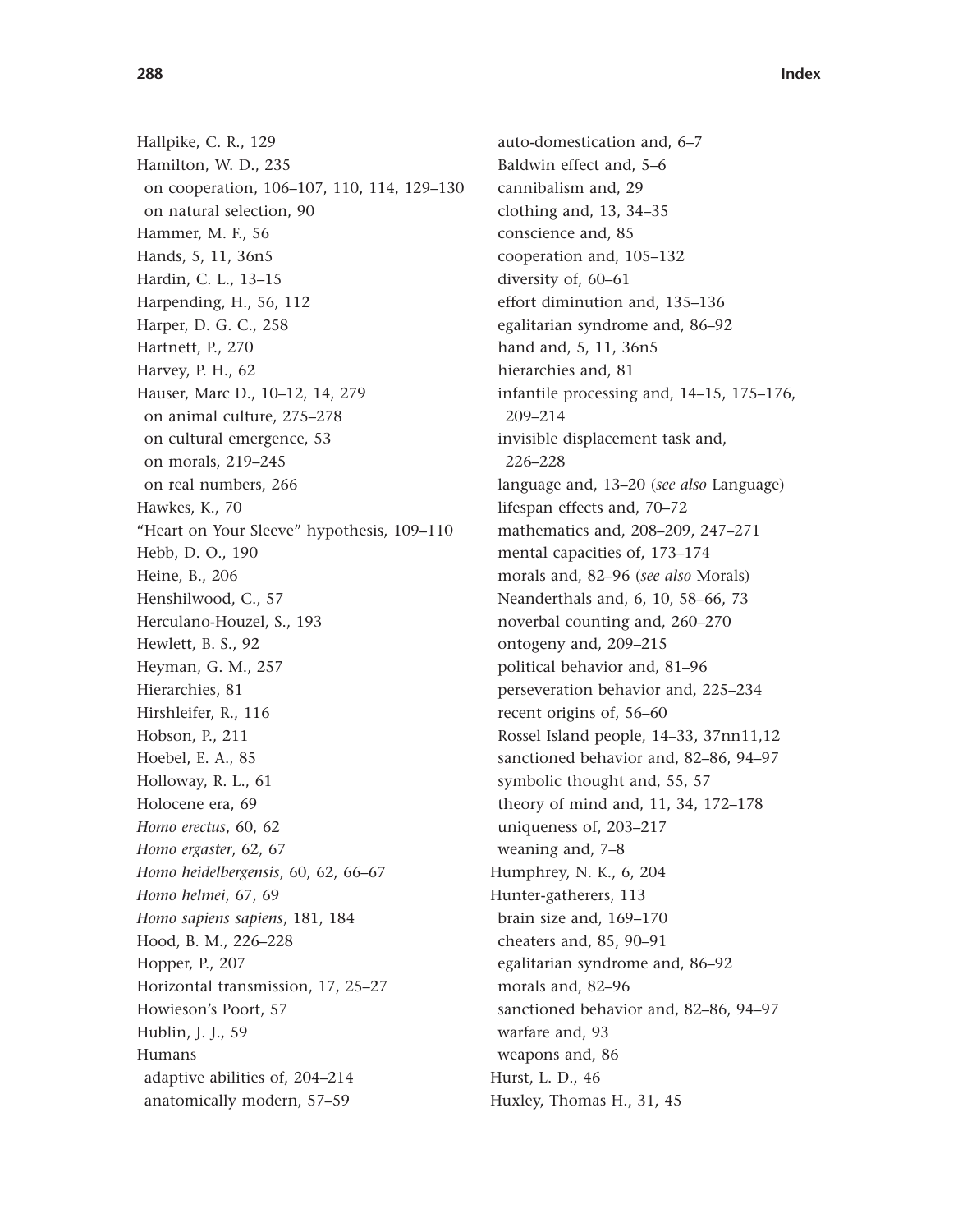Imitation, 175–176 Independence, 3 Individualism, 105–107 Infants. *See* Humans Information, 3 brain size and, 169–172 (*see also* Brain) cognitive causal chains (CCCs) and, 152–164 human uniqueness and, 201–207 imagination and, 183 infantile processing and, 14–15, 175–176, 209–214 language and, 205 (*see also* Language) mathematics and, 247–271 mutualism and, 48–49 optic tract and, 170–172 poisons and, 27–29 replicators and, 137–143 syntax and, 207 theory of mind and, 11, 34, 172–178 Ingman, M., 56 Inhibition, 11 alcohol and, 12 brain and, 221–225, 241–242 Insects, xii, 31–32 Integers, 247–249 exact equivalence and, 266–268 origin of, 265–266 small amount perception and, 268–270 triggers for, 265–266 Inuit people, 6 Irrational numbers, 247–249 Jackendoff, R., 12, 220 Jaisson, Pierre, xi–xvii, 279 Jerison, H. J., 61–62 Joffe, T., 171 Johnson, D. M., 251 Johnson, M., 213

Kano, T., 79, 82 Kant, Immanuel, 219–220, 241 Kaplan, H., 70, 113 Kay, P., 13–15, 67, 69

Keeley, L. H., 93 Keil, A., 193, 229 Keller, J. V., 258 Kelly, R. L., 79, 84, 90, 95, 117–118 Kinderman, P., 173 King, B., 10 Kinship, 6, 21–23, 35 cooperation and, 105–130 marriages and, 111–114 symbolic boundaries and, 128–129 Kirch, P. V., 19, 24, 27 Klein, R. G., 56–57, 67, 69, 87, 128, 206 Knauft, B. B., 81, 93, 120 Kniffin, K. M., 91 Knight, C., 57 Kohlberg, L., 230 König, P., 192 Kreiter, A. K., 192 Krings, M., 6, 10 Kroll, E. M., 71 Krubitzer, L., 184 Kudo, H., 169 Kuhl, P. K., 14 Kuhnian perseveration, 225–234 Kula trade, 25 Kummer, H., 205 !Kung San people, 169–170

Lahr, M., 56–57, 62, 67, 206 Lakoff, G., 213 Laland, K. N., 5, 9, 50 Lamarckian methods, xi, xiii, 5 Landauer, T. K., 259 Langacker, R., 211 Language, 11, 34–36, 181, 203 Austronesian, 19, 24–25 case systems and, 26–27 categories and, 15 coevolution and, 13–15 decimal system and, 25–26 dialects and, 177–178 Gorokan, 21, 24–25 grammar and, 207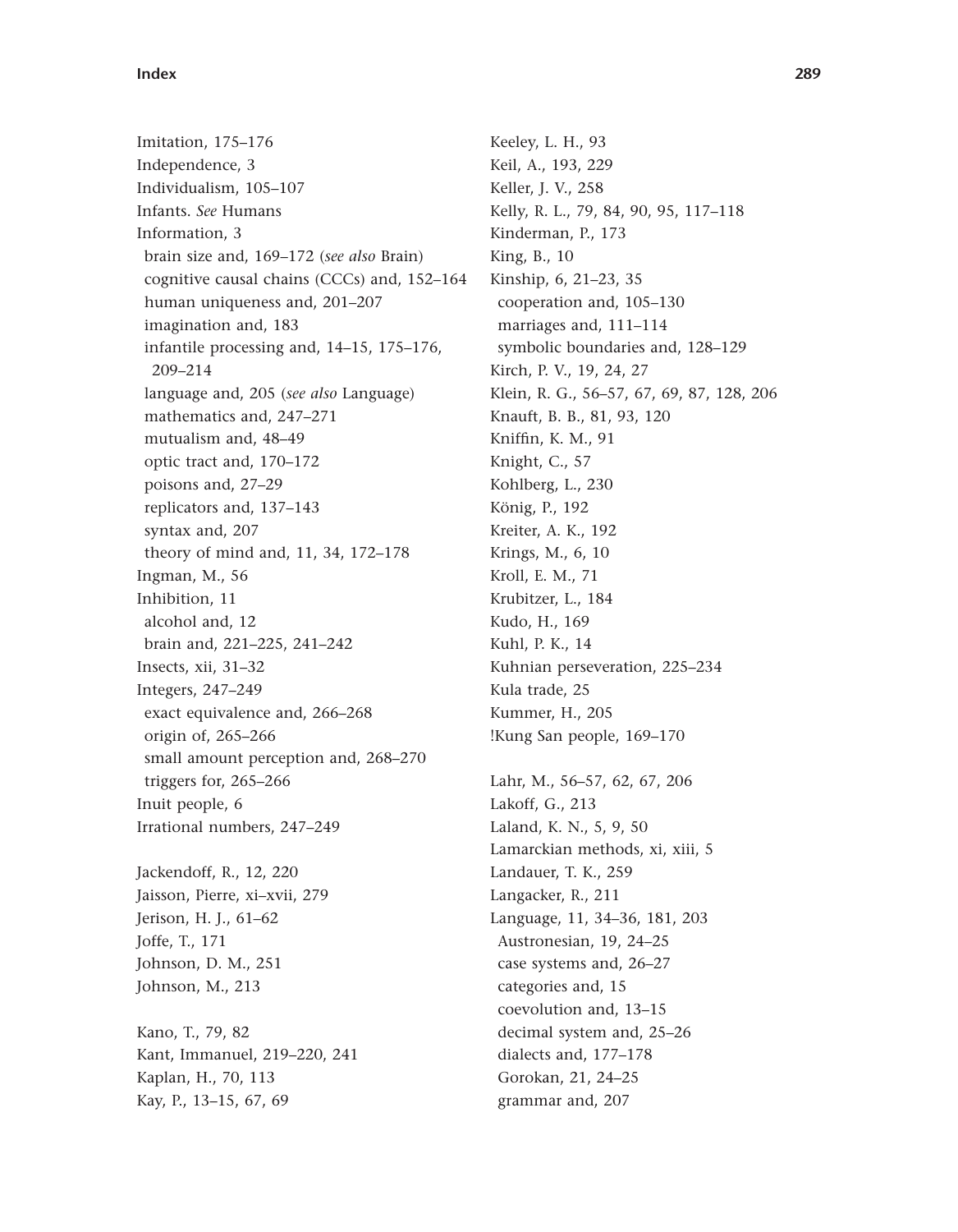Language (cont.) human uniqueness and, 204–214 infantile processing and, 14–15, 211–214 innateness and, 15–16 mapping of numerical magnitude and, 259–265 mathematics and, 247, 252 morals and, 83 multiplicity and, 17 Neanderthals and, 59 outside entities and, 205–206 Rossel Island and, 14–33 symbolic thought and, 55 syntax and, 207 written, 17 Yélî Dnye, 14, 19, 24 Lapita peoples, 19 Larynx, 53 Lavery, J. J., 237 Learning, 9–10, 54 brain and, 11–12 cooperation and, 105–130 human uniqueness and, 201–207 infantile processing and, 14–15, 175–176, 209–214 numerosity and, 247–271 preconditional patterns and, 60–66 punishment and, 114–117, 120–122 ratchet culture and, 205–206 theory of mind and, 11, 34, 172–178 variation maintenance and, 122–125 Lee, R. B., 64, 67, 70, 81, 90 Leimar, O., 177 Length, 248–249 Leslie, A. M., 266, 268, 270 Levinson, Stephen C., 1, 34–36, 279 on cognition, 11–16, 214 on cultural emergence, 54 on feedback mechanisms, 2–10, 18, 30–33 on Rossel Island people, 14–33, 37nn11,12 on transmission factors, 17–18 Lewontin, R., 7 Liep, J., 23, 25

Lifespan, 70–72 Logarithms, 259–260 Longevity, 70–72 Löwel, S., 192 Lumsden, C. J., 3 Lynch, J., 24–25 Maasai people, 112–113, 116 McBrearty, S., 57, 69 McBurney, C. B. M., 57 MacFall-Ngai, M. J., 48 McFarland, D., 143n2 McGrew, W. C., 10, 53, 163, 276 McLachlan, A., 47 McLarnon, A., 59, 67, 69 Mae Enga war party, 115, 127 Maffi, L., 13–15 Magnitude, 247–248 ancestral status of, 249–259 distance and, 259–260 duration and, 257–258 exact equivalence and, 266–268 mapping and, 259–265 memory and, 252–253 noverbal counting and, 260–270 size and, 259–260 small amount perception and, 268–270 Malaria, 8 Malinowski, B., 105 Mandler, G., 261 Manipulation hypotheses, 112–114 Mapping, 259–265 Margulis, L., 5 Marriages, 111, 115 bride price and, 118 manipulation hypotheses and, 112–114 military superiority and, 117–118 Martin, R. D., 61–62 Marxism, 161 Maryanski, A., 106 Mathematics, 25–26, 203, 208–209, 271 addition, 255–256 binary systems, 252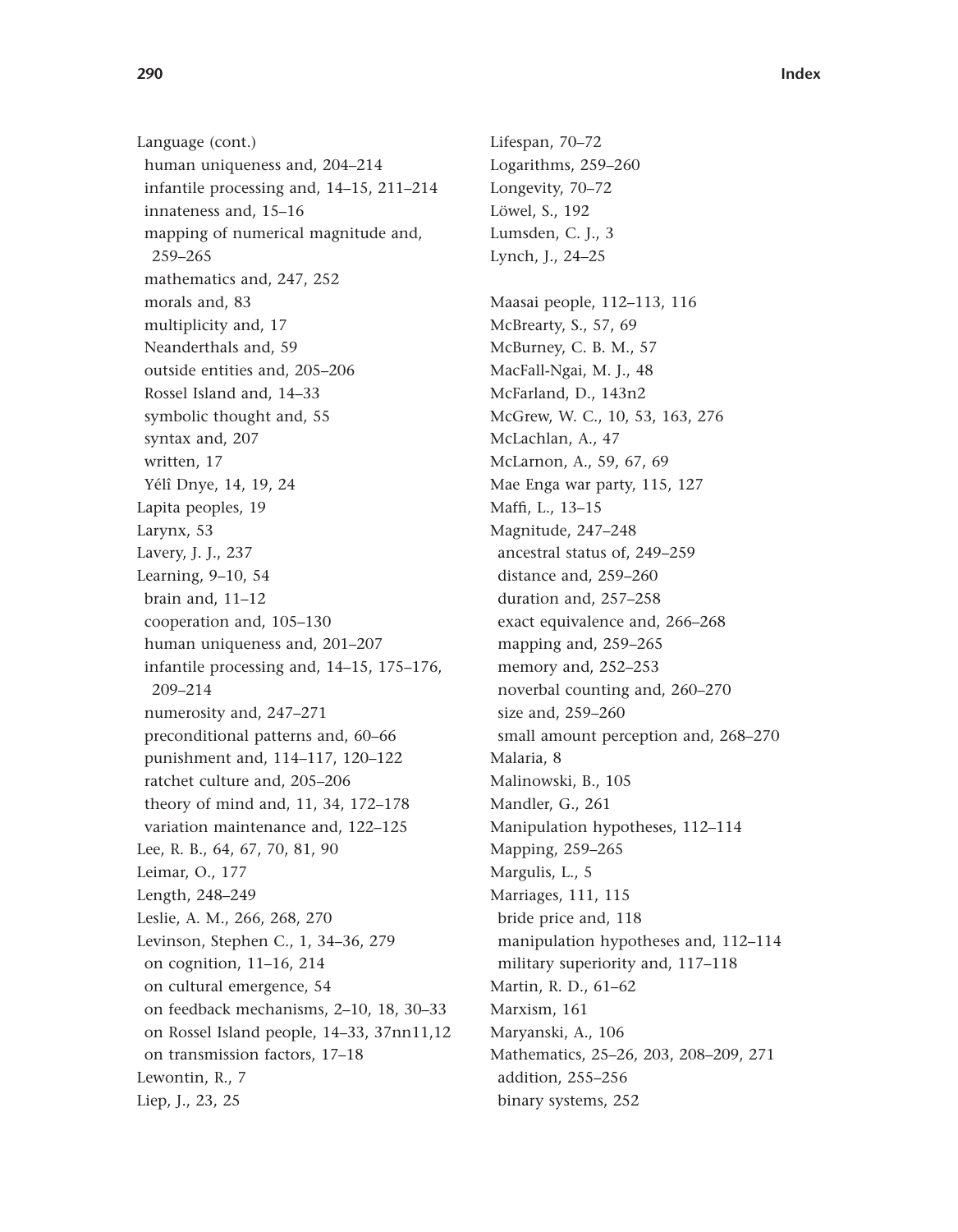Cartesian coordinates, 209 closed systems, 248 distance, 259–260 division, 257–258 fractions, 248–249 integers, 247–249 irrational numbers, 247–249 length, 248–249 mapping, 259–265 multiplication, 258 ordering, 248, 258–259 size, 259–260 subtraction, 256–257 transcendental numbers, 247 Maynard Smith, J., 48–49 Mayr, E., 19 Mead, G. H., 203 Mechanisms, cognitive accumulator counting, 265 (*see also* Numerosity) assemblies and, 190–197 auto-domestication and, 6–7 binocular rivalry and, 193–197 cognitive, 172–174 (*see also* Cognition) cortical processing, 185–187 dialects, 177–178 Diamond retrieval task and, 221–225 inhibitory, 221–225 (*see also* Morals) reciprocity and, 114–117, 120–125 response synchronization and, 190–197 theory of mind and, 11, 34, 172–178 Mechanisms, evolutionary Baldwin effect and, 5–6 feedback, 2–7 functionalism and, 105–106 group selection, 6, 18 imitation and, 175–176 kin selection and, 6 mating avoidance, 111 memes and, 8–9 metarepresentations and, 183–190 natural selection and, 5, 11 selfish gene and, 7

sexuality and, 6 social complexity and, 54–55 Mechner, F., 251 Meck, W. H., 252–254 Meggitt, M., 93 Mellars, P., 69 Meltzoff, A. N., 14, 210, 225, 229 Memes, 3, 8–9 Darwinism and, 137–143 true replication and, 138 Memory numerosity and, 251–255 random access, 11 short-term, 193–197 Mesolithic era, 93 Mexico, 26 Mice, 17 Midgely, 8 Miller, Robert, 237–238, 257 Miltner, W. H. R., 193 Mites, 47–48 Mithen, S. J., 57, 87 Mitochondria, 5 Mole rat, 107 Moles, 17 Moore, J., 48 Morals, 11 Cartesian perseveration and, 225, 229–234 cheaters and, 36, 85, 90–91, 114, 177 conscience and, 85 cooperation and, 114–117, 120–125, 235–241 crimes and, 85 Darwinism and, 220, 241–242 *David Copperfield* and, 219–221, 234–235, 239, 242 early communities and, 84–96 egalitarian syndrome and, 86–92 group competition and, 93–94 helping another in pain, 235–239 inhibition and, 241–242 Kant and, 219–220 Kuhnian perseveration and, 225–234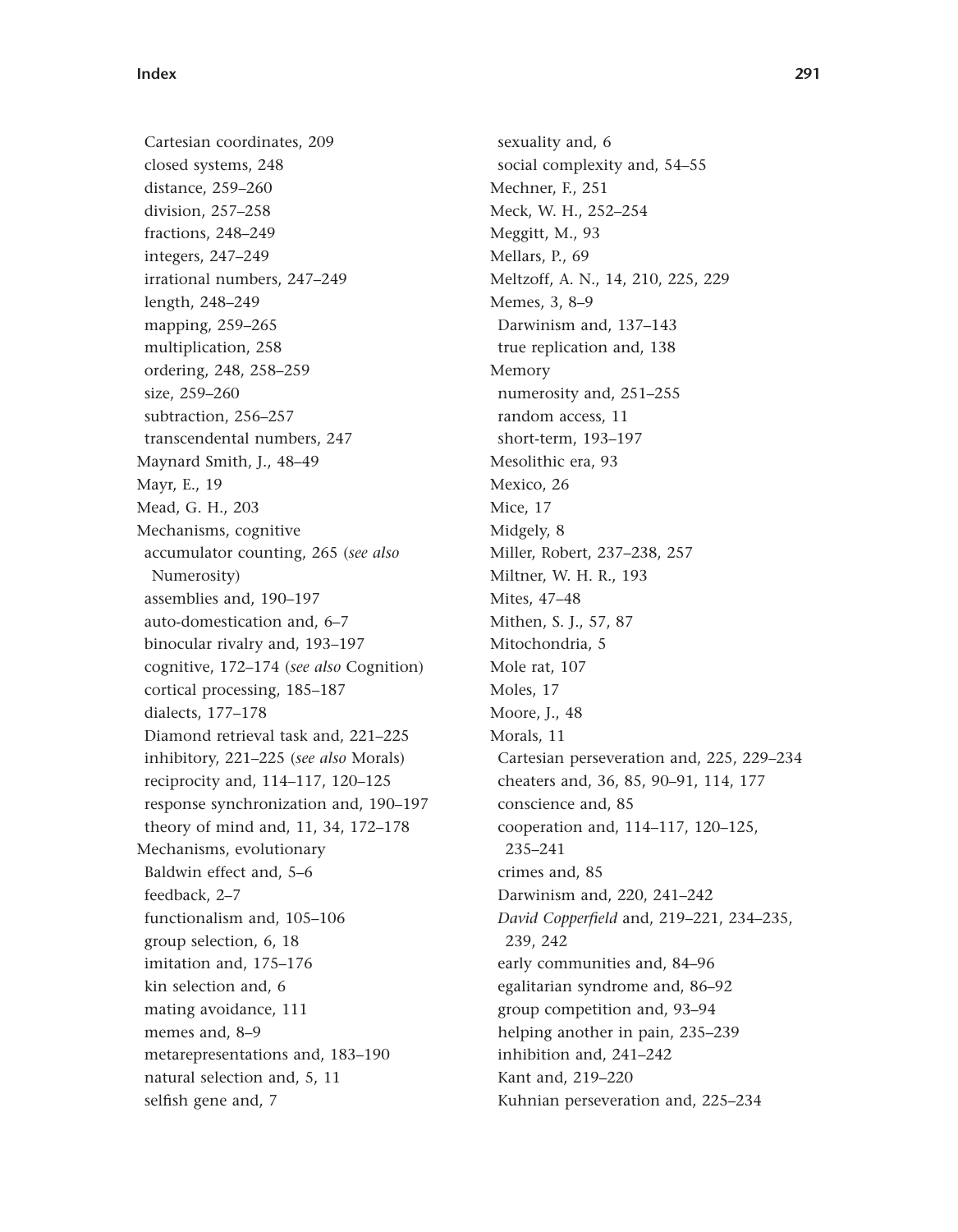Morals (cont.) language and, 83 origin hypothesis for, 82–83 passion and, 221–225 perseveration behavior and, 225–234 reciprocity and, 114–117, 120–125 reductionism and, 219–220 residual problem and, 85–86 sanctioned behavior and, 82–86, 94–97 weapons and, 86 *Morani*, 112–113 Mother-infant bonds, 67 Motor skills, 9–10, 15 cultural triggers and, 182–183 response synchronization and, 190–197 spike timing and, 192 Movshon, J. A., 194 Moyer, R. S., 259 Multiplication, 258 Multiplicity, 17, 22–24 Munk, M. H. J., 193 Mutualism evolutionary tempo and, 49–51 information and, 48–49 parasitism and, 45–48 symbiosis, 4 system properties and, 48–51 Mysticism, 161 misfortunes and, 148–152 naturalistic approach and, 147–152, 156–159 rituals and, 148–152, 156–159 sorcery and, 29–30

Nativism, 13–15 Naturalistic approach Albazo study and, 148–152, 156–159 cognitive causal chains (CCCs) and, 152–164 cultural cognitive causal chains (CCCCs) and, 157–161, 163 presupposition of, 147–148 Natural numbers, 248–249

Natural selection, xi, 5 ancestral resource use and, 80 cladistics and, 79–80 common ancestor portrait for, 81–96 conflict resolution and, 82 cooperation and, 105–130 group competition and, 93–94 morals and, 82–96 primates and, 79–80 replicators and, 137–143 social control effects and, 86–87 Neanderthals, 6, 10, 73 preconditional patterns and, 60–66 tools and, 58–59, 62, 64 Neocortex, 11, 169–172 Nettle, D., 177 Neurons, 198 assembly coding and, 190–197 binocular rivalry and, 193–197 brain size and, 169–172 cell divisions and, 185 cognitive mechanisms and, 172–174 cortical processing and, 185–187 effector systems and, 184–185 metarepresentation and, 183–190 representational structure and, 187–190 response synchronization and, 190–197 spike timing and, 192 theory of mind and, 172–178 Noble, D., 57 Noss, A. J., 92 Nowak, L. G., 114, 192 Nuer people, 117–118, 128 Numerosity. *See also* Mathematics adding and, 255–256 birds and, 251, 256–257 distance and, 259–260 division and, 257–258 duration and, 252–253, 257–258 equivalence and, 254, 266–268 latency and, 249–251 mapping and, 259–265 memory and, 251–255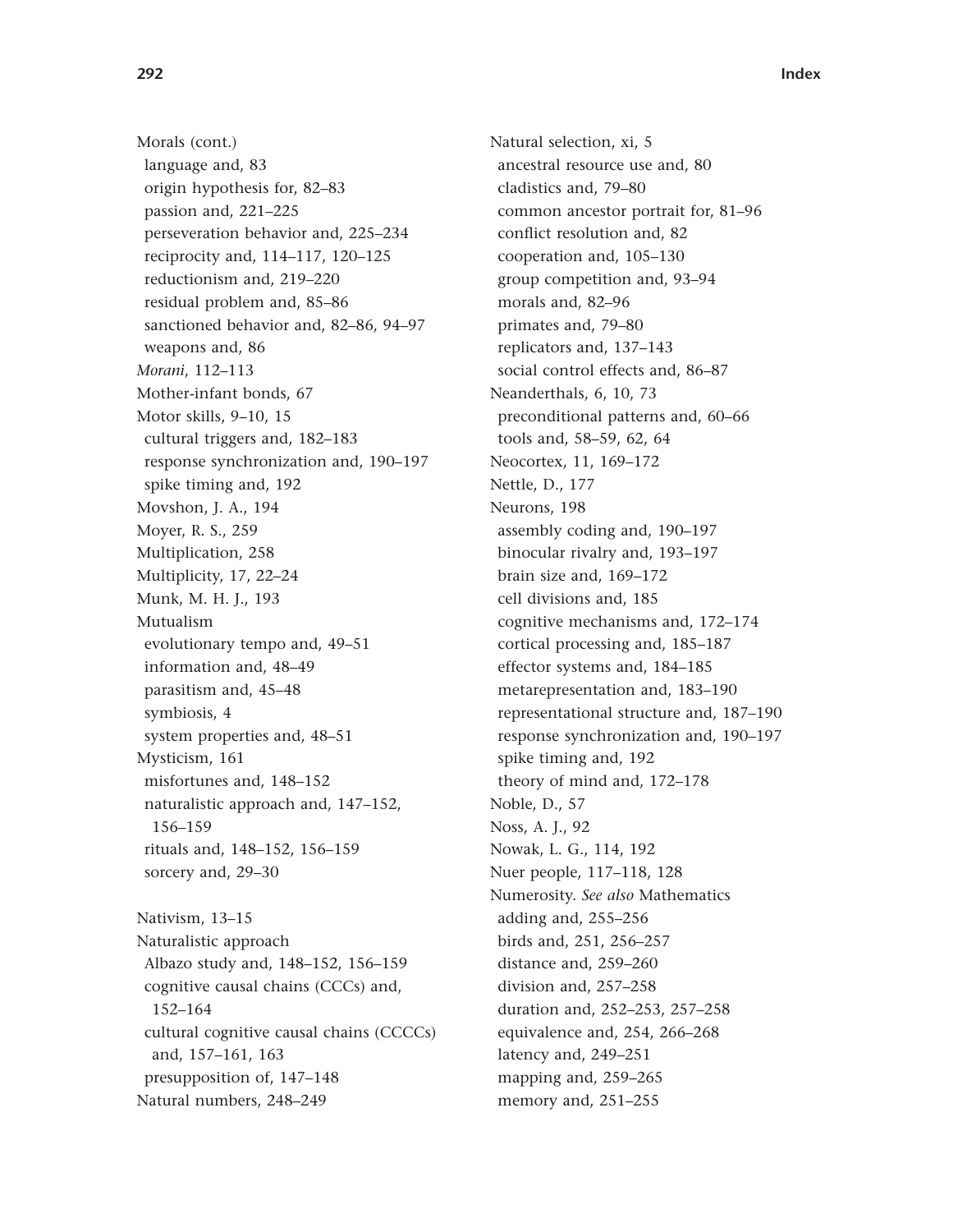multiplication and, 258 ordering and, 258–259 primates and, 251–255 rate and, 256–257 rats and, 249–251, 254–258 size and, 259–260 small amount perception and, 268–270 subtraction and, 256–257 vertebrates and, 249–259 Olmstead, Judith, 149–150 Optic tract, 170–172 Orstrom, E., 176 Pagel, M., 62 Paleolithic era, 56–66 Palmer, C. T., 88 Papua, New Guinea, 108, 115 extinction rates, 125–129 rates of change, 127–129 Rossel Island people and, 14–33, 37nn11,12 Paracer, S., 4 Parasitism, 45–48 *Passions within Reason* (Frank), 109 Pattern matching, 15 Peirce, Charles, 203 Pérusse, R., 268 Peterson, D., 79, 90 Philippines, 91 Philipps, W. A., 190 Philosophers, 105, 164n2. *See also* Morals Piaget, J., 221 Pinker, S., 13, 209, 214, 220 Plains Indians, 127–128 Plants, 107 Platt, J. R., 251 Pleistocene era, 69–70, 92 Plotkin, H., 12 Poisons, 27–29 Political scientists, 105 Politics, 161 Pollination, xvi Ponyfish, 48

Potts, R., 84, 86 Power of systems, 35 Powers, Richard, 133 Pre-Aurignacian people, 57 Predisposition, 15–16 Premack, David, 10, 53, 275–279 Preuss, T. M., 223 Primary visual area, 170–172 Primates, 2, 10, 55–56 alcohol and, 12 behavior and, 79–80 (*see also* Behavior) brain size and, 169–172 cooperation and, 108–129, 237–241 Diamond retrieval task and, 221–225 human adaptive abilities and, 204–206 inhibitory response and, 221–225 (*see also* Morals) invisible displacement task and, 228–229 lack of culture in, 276–278 natural selection and, 79–80 numerosity and, 251–255 primary visual area and, 170–172 resource use and, 80 theory of mind and, 11, 34, 172–178 Wrangham model and, 79–80 Psychology, xi–xii, 12–13 exact equivalence and, 266–268 religion and, 173 theory of mind and, 11, 34, 172–178 Public productions, 156–161 Pufferfish, 27–28 Pygmies, 92 Pylyshyn, Z. W., 268 Pythagoreans, 248 Queensland, 26–27

Radcliffe-Brown, A. R., 105, 147 Random access memory (RAM), 11 Rappaport, R. A., 106 Rasmusen, E., 116 Ratchet culture, 2, 10, 34–35, 205–206, 209 Rationalism, 105–107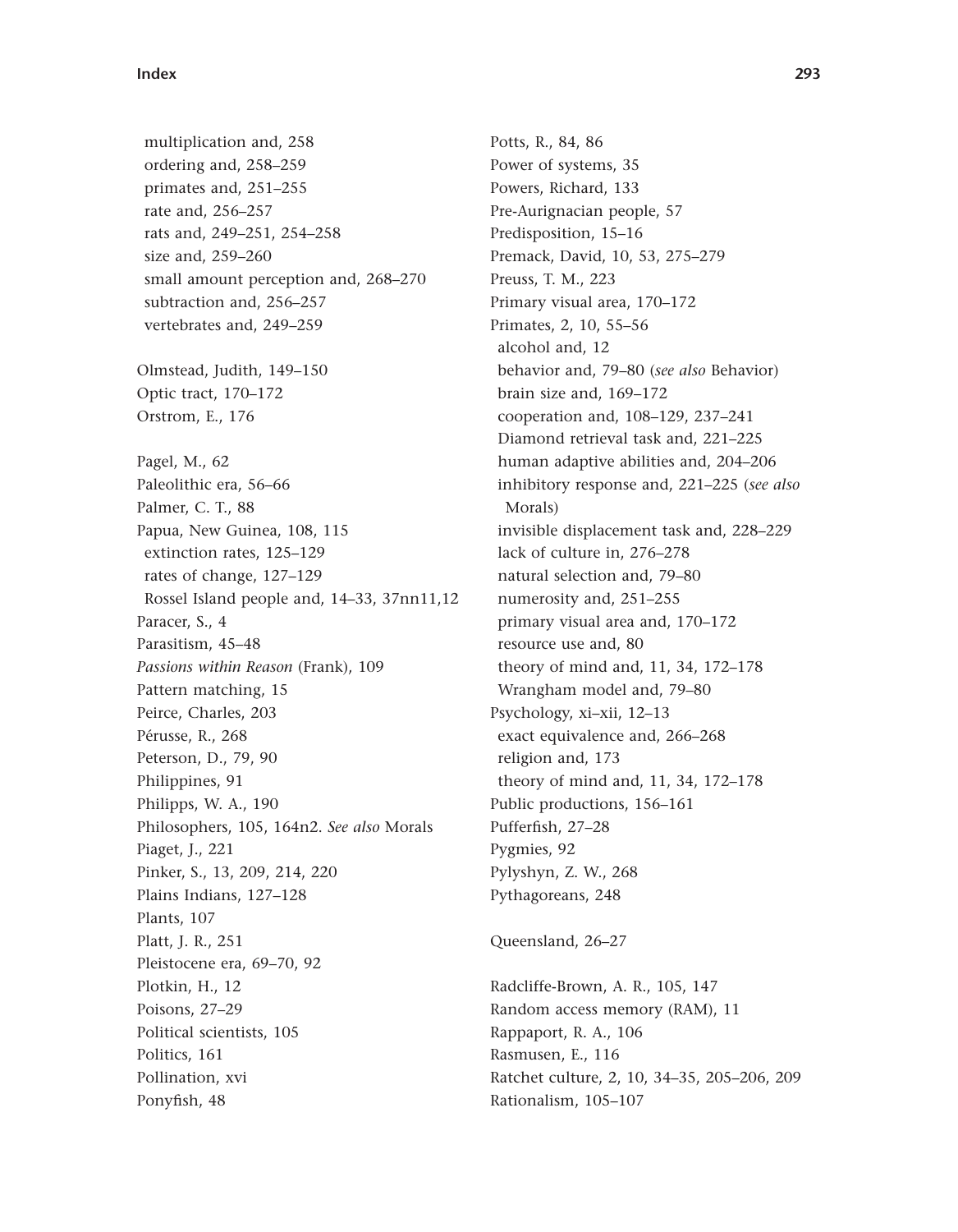Rats, 107, 235–239 latency and, 249–251 numerosity and, 249–251, 254–258 Real numbers ancestral status of, 249–259 exact equivalence and, 266–268 integers and, 247–249 magnitude and, 247–248 memory and, 252–253 nonverbal counting and, 260–270 Reciprocity frequency-dependent bias and, 123–125 learning and, 114–117, 120–123 Reductionism, 12–15, 219–220 Religion, 13, 31, 110, 134, 276 mystical rituals and, 148–152, 156–159 naturalistic approach and, 147–152, 156–159 selfishness and, 122–123 theory of mind and, 173 Rendall, D., 70 Rendell, L., 10 Replicators, 3, 137–143 Reproduction, xv, 70–71 Response synchronization, 190–192 binocular rivalry and, 193–197 Rice, G. E., 236 Richerson, Peter J., 3, 6, 35, 176, 280 on cooperation, 105–132 on cultural emergence, 54 on natural selection, 79, 89, 92, 94 Ridley, M., 220 Roberts, A. C., 223, 251 Robinson, M.,268 Rodriguez, E., 193 Roelfsema, P. R., 193 Roman numerals, 209 Rose, H., 12 Rose, S., 7, 12 Rossel Island peoples, 37nn11,12 anthropological study of, 13–33 big man system of, 32 cannibalism and, 29 cyclones and, 30–32

decimal system and, 25–26 food and, 27–28 poisons and, 27–29 sorcery and, 29–30 tools and, 26–27 Sago, 31 Sahlins, M., 129 Sahul, 27 Sanctioning, 83–86, 96–97 Santos, Laurie, 227 Saussure, 35 Savastano, H. I., 257 Saxe, G., 208 Schick, K., 62 Schmidt, K. E., 193 Schneider, W., 191 Sealy, J., 57 Selassie, Haile, 161 Selfishness, 7 cooperation and, 105–130 Darwinism and, 135–137 egalitarian syndrome and, 86–92 free riders and, 90–91 morals and, 82–96 mutualism and, 45–51 religion and, 122–123 sanctioned behavior and, 82–86, 94–97 Service, E. R., 81 Sexuality, xv–xvi, 277 auto-domestication and, 6–7 crimes and, 85 mating avoidance and, 111 Seyfarth, R. M., 114 Sharma, J., 185 Shebo, B. J., 261 Shepher, J., 111 Shuurman, R., 69 Sickle-cell anemia, 8 Siegler, R. S., 268 Sigmund, K., 114 Silberberg, A., 230 Simon, H., 92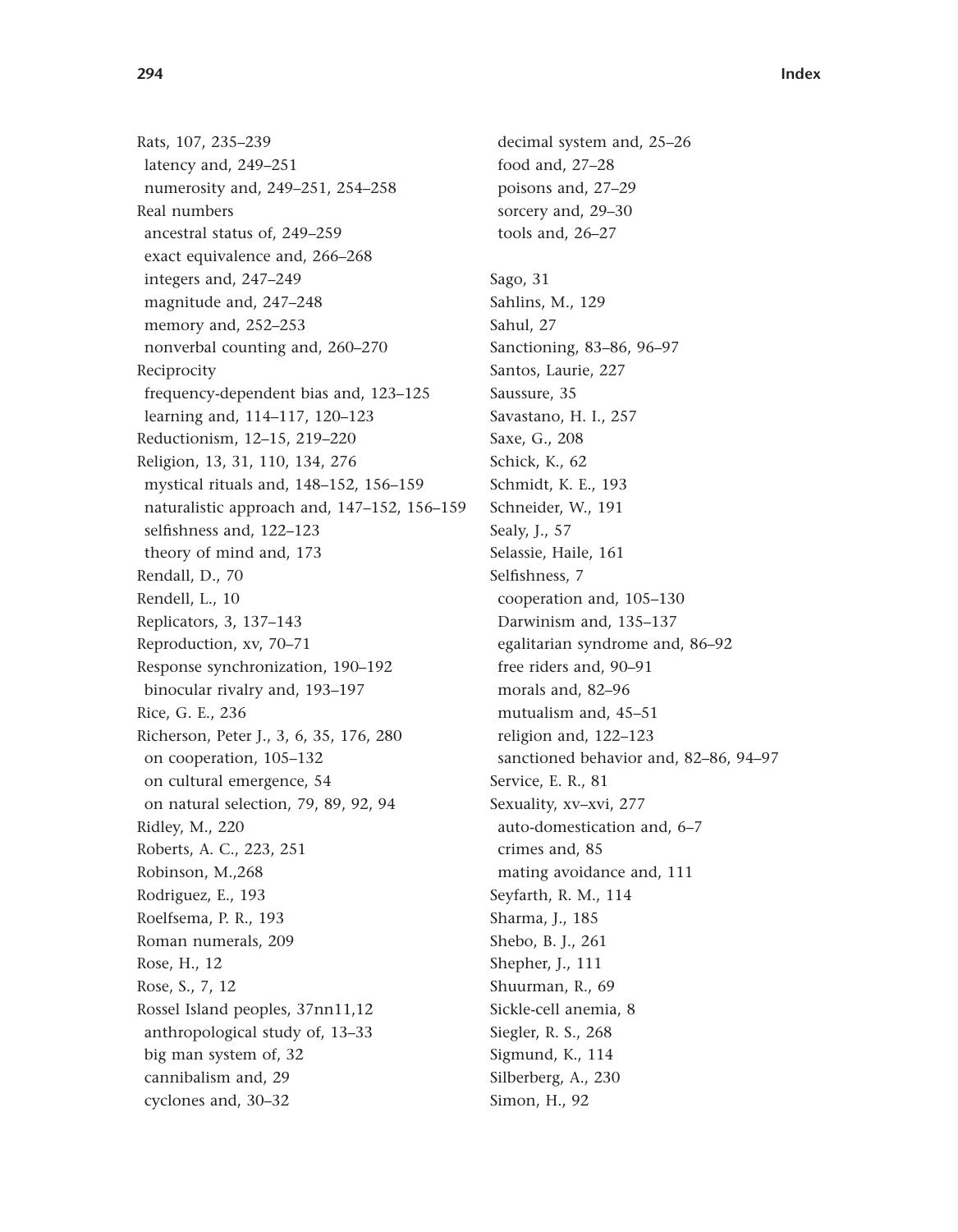Simon, T. J., 268, 270 Singer, Wolf, 11–12, 181–201, 280 Skyhooks, 133 Smith, Adam, 106 Smith, B. H., 62 Smith, D. C., 46 Smith, E. A., 79, 84 Sober, E., 6, 88, 91, 129, 220 Sociality, xii–xiv, 12–13, 275–278 "Big Mistake" hypothesis and, 110–111 cognitive causal chains (CCCs) and, 152–164 (*see also* Cognition) complexity and, 54–55 cooperation and, 105–130 family and, xiv–xv, 86–92, 124–125 "Heart on Your Sleeve" hypothesis and, 109–110 helping another in pain, 235–239 human uniqueness and, 203–207 manipulation and, 112–114 morals and, 82–96, 114–117 (*see also* Morals) plants and, 107 perseveration and, 225–234 public productions and, 156–161 sanctioned behavior and, 82–86, 94–97 Solomon Islands, 24, 26 Soltis, Joseph, 93, 125, 127 Sorcery, 29–30 Spandrels, 7 Spelke, E. S., 225–226, 229 Spencer, H., 105 Sperber, Dan, 8–9, 280 on naturalistic approach, 147–165 on semantic norms, 137–139, 141–142, 144n4 Spriggs, M., 24, 26 Stammbach, Eduard, 239–240 Stanford, C. B., 82, 84 Stanier, R. V., 1 Steinmetz, P. N., 193 Sterelny, K., 7 Stevens, S. S., 263 Stiner, M. C., 59, 71

Stoner, G. R., 194 Strassman, B., 113 Stringer, C. B., 56 Subtraction, 256–257 Sudest Island, 25 Superorganism, 32 Sycamore fig, 4 Symbiosis, 4. *See also* Altruism; Mutualism; Parasitism Symbolic thought, 55, 57 Syntax, 207 Szathmary, E., 49 Tallon-Baudry, C., 193 Talmy, L., 12 Tattersall, I., 60, 79 Technology, 3, 11, 57–59, 62, 64, 67. *See also* Tools Termites, 107–108 Terrace, H. S., 256, 258 Terrill, A., 24 Thatcher, Margaret, 106 Theft, 85 Theory of inclusive fitness, 114, 129–130 Theory of mind, 11, 34 cheaters and, 177 Darwinism and, 176 evolution of, 174–178 human capacity and, 173–174 neurons and, 172–178 religion and, 173 Thornhill, N. W., 113 Tiger, L., 81 Tiitinen, H., 193 Toma, 211 Tomasello, Michael, 2, 10–11, 15, 35, 280 on cognition, 203–217 on cultural emergence, 54 Tooby, J., 110, 177 Tools, 17, 23, 181, 204 blade technology and, 57 cultural diffusion and, 25–27 cyclone house and, 30–31